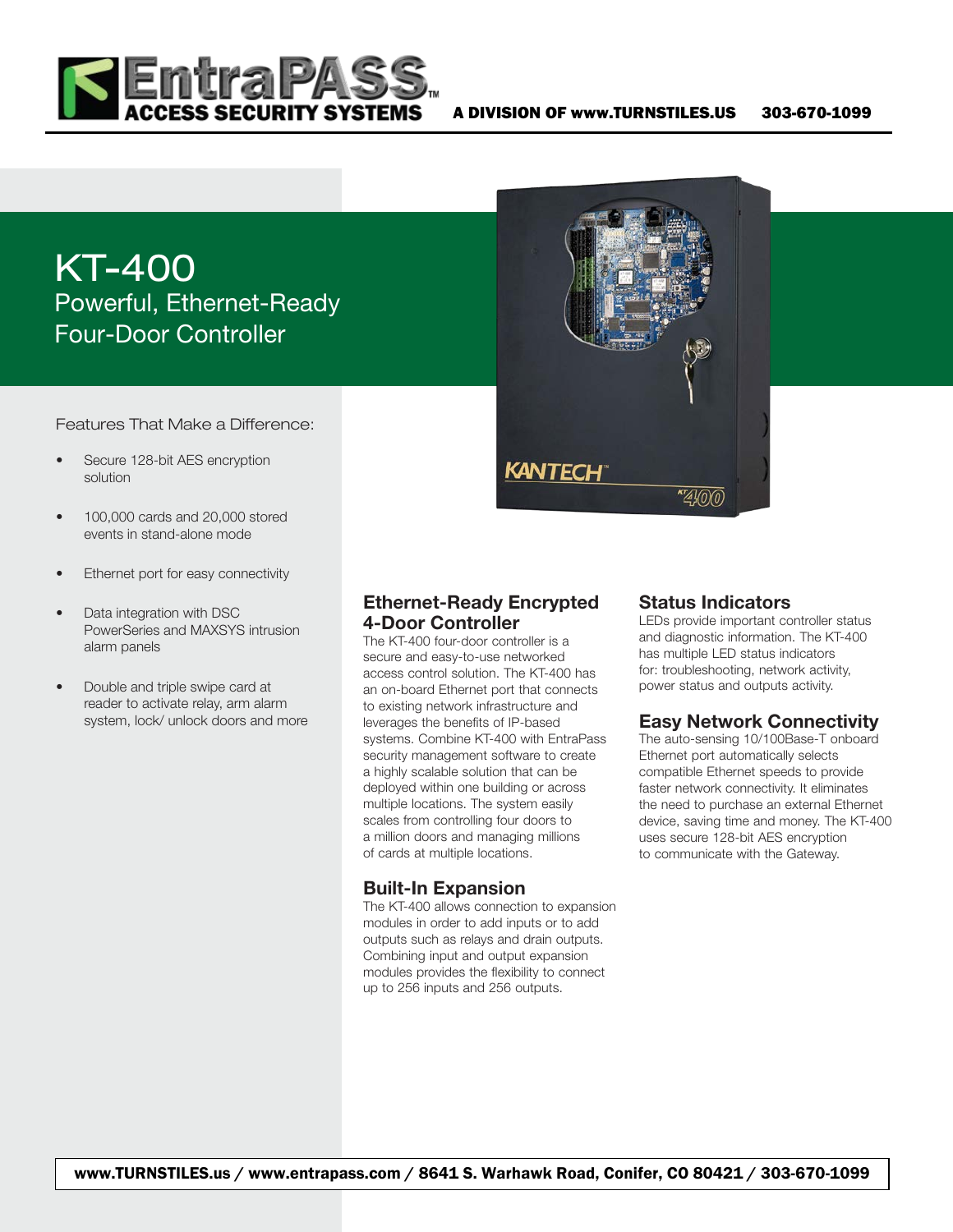

#### Removable Terminal Blocks

In order to expedite installation and facilitate serviceability, KT-400 features removable terminal blocks that are simple to connect and are color-coded for quick identification.

#### Built-in Web Configuration

The web configuration page is accessible through any browser. It can be used to verify and configure the IP settings of the KT-400. For enhanced security, once the KT-400 is configured, the web configuration page can no longer be accessed. The KT-400 can be reset to factory default in the case of a configuration error and the web configuration page will once again be accessible.

# Occupancy Level Controls

KT-400 supports occupancy restrictions for four local areas at the controller level with the anti-passback feature. This feature allows the operator to define a particular area that may have capacity limitations, such as an auditorium, conference room, or laboratory. The KT-400 can be configured to limit the amount of people permitted into this area. Once the limit has been reached, no additional personnel will be allowed to enter the defined location. This prevents overcrowding or violation of capacity regulations.

# Low Bandwidth Consumption

The EntraPass software monitors events occurring at the doors by polling the KT-400 door controllers. The EntraPass Multi-Site Gateway only communicates with the KT-400 if an event has occurred. Communication integrity is ensured through a heartbeat signal which is sent at regular intervals to the EntraPass system. This asynchronous communication significantly reduces the amount of bandwidth required to manage the access control system over the network. If there is a communication failure between EntraPass and the KT-400, an alarm will be triggered in the EntraPass system.

#### Supervised Lock Power

There are 4 supervised door lock outputs with an internal power supply (12 VDC). In addition, an external power supply (12 VDC – 24 VDC) may also be used to provide power to the lock outputs. This eliminates the need for additional relays. The lock outputs will still be supervised by the KT-400.

# Multiple Communication Ports

KT-400 provides multiple controller configurations to suit your specific access control needs. These configurations provide communication with the EntraPass Gateway. You can choose any of the following options:

- IP (Ethernet)
- RS-485 (COM1) using a USB to RS-485 converter
- RS-232 (COM3) for direct connection

# Configurable Reader Outputs

There are 4 different possible outputs for each of the 4 onboard reader interfaces for a total of 16 programmable outputs. Reader outputs are used to provide the user with visual (LEDs) and/or audible (buzzer) feedback on access control events.

#### End-of-Line Resistors

The KT-400 has an onboard capability of monitoring 16 input zones (expandable to maximum 256 zones with the addition of expansion modules). It can support a maximum of 128 inputs using double end-of-line (EOL) resistors or 256 inputs using none or single EOL resistors. This allows the system to monitor more states associated with a customer's installation, significantly increasing the level of security.

# Alarm Panel Integration

DSC PowerSeries or MAXSYS alarm panel data integration can be accomplished by connecting it to the KT-400 controller. Using the KT-400; EntraPass Special, Corporate or Global Editions are able to receive intrusion events, view the status of zones and partitions, and program users' code. In addition the system can be armed/disarmed (single or multiple partitions) via the reader or manual operation from the workstation.

#### Elevator Interface

The KT-400 Ethernet Four-Door Controller supports elevator interfacing with the addition of expansion modules such as the KT-MOD-REL8, KT-MOD-INP16 and KT-MOD-OUT16.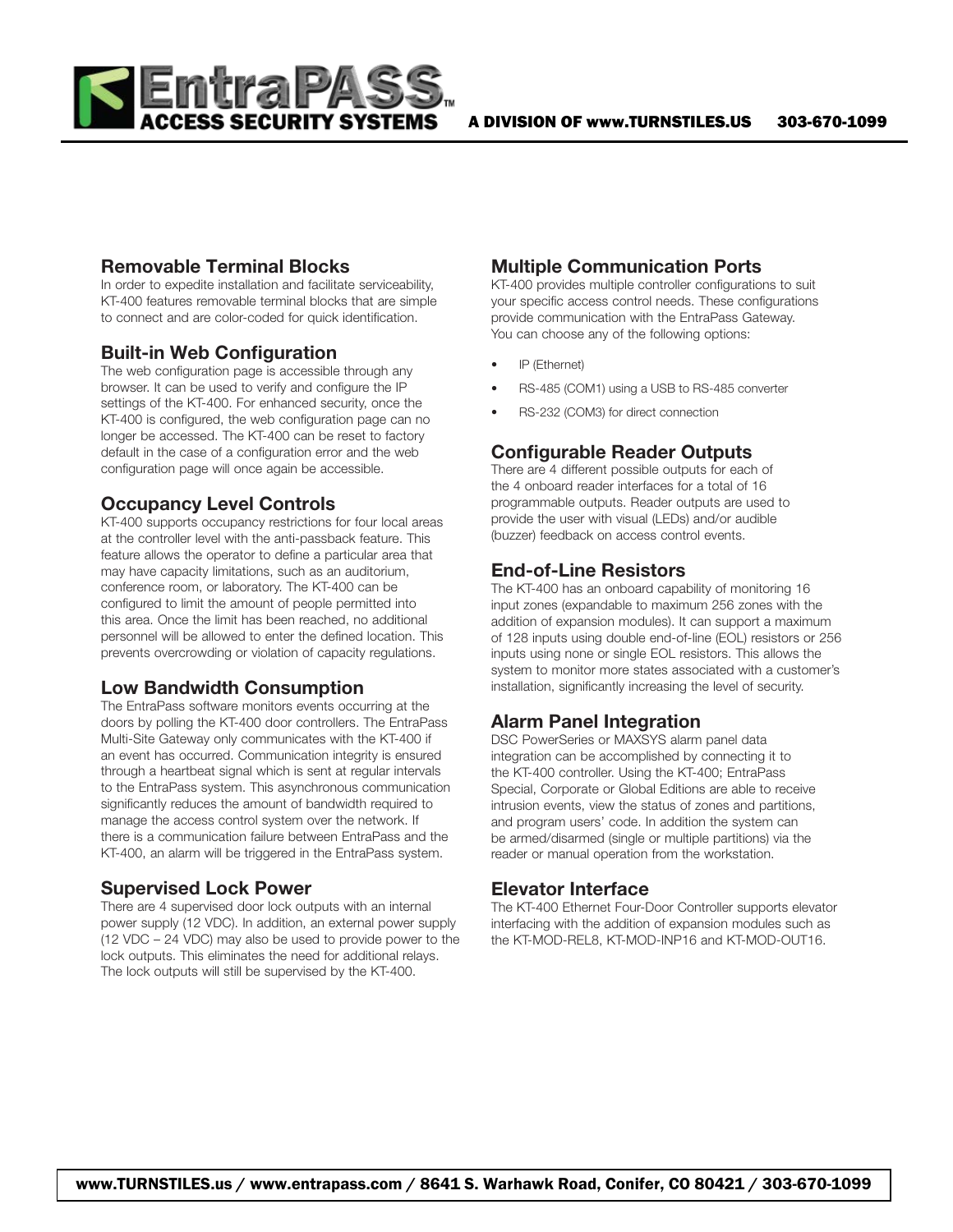

#### A DIVISION OF www.TURNSTILES.US 303-670-1099

#### Physical

#### Cabinet Dimensions

|                                     | $(14.8 \times 12.0 \times 4.95 \text{ in})$ |
|-------------------------------------|---------------------------------------------|
| PCB Dimensions 23.1 x 14.0 x 3.4 cm |                                             |
|                                     | $(9.1 \times 5.5 \times 1.3)$ in            |
| Cabinet Weight 4.0 kg (8.8 lb)      |                                             |

#### **Environmental**

| Operating Temperature 2° to 49° C (35° to 120° F); |
|----------------------------------------------------|
| indoor use only                                    |
| Humidity Level Maximum 85% relative humidity       |
|                                                    |

#### Electrical

#### Power Input

| KT-400 16.5 VAC or 24 VAC. 75 VA. Class 2             |
|-------------------------------------------------------|
| transformer                                           |
| Battery Backup 12 VDC/ 7 or 12 Ah battery supervised; |
| up to 12 hours of operation                           |
| Reader Power Output Maximum 1.0A @ 5 VDC or 12 VDC,   |
| typical 250mA per reader, protected and               |
| supervised                                            |

#### **Operational**

|                           | Reader Types Wiegand, proximity, ABA clock and                       |
|---------------------------|----------------------------------------------------------------------|
|                           | data, bar code, magnetic, integrated                                 |
|                           | keypad, smart card                                                   |
| Monitored Points (Inputs) | 16 monitored points, single EOL,                                     |
|                           | double EOL                                                           |
|                           | Points Maximum Wiring AWG #22 - 600 m (2,000 ft)                     |
|                           | Door Strike Power 12VDC, maximum 2.0A, typical 500mA per             |
|                           | lock, supervised                                                     |
|                           | External Lock Power $\dots$ 12 or 24 VDC (up to 28 VDC) supply up to |
|                           | 750 mA per lock for a total of 3 amp                                 |
|                           | Reader Outputs. 16 outputs, 25 mA maximum each, open                 |
|                           | collector outputs                                                    |
|                           | Auxiliary Outputs LEDs (door 1, door 2, door 3, door 4, LED,         |
|                           | OUT1 and OUT2) and buzzers (Buz, door 1,                             |
|                           | door 2, door 3, door 4) 25 mA each, open                             |
|                           | collector outputs                                                    |
|                           | Controlled Output Relay Four onboard Form C controlled outputs       |
|                           | relay, 30 VDC, 3 amp max each                                        |
|                           | Communication Ports RS-232 with RJ-12, RS-485,                       |
|                           | Ethernet 10/100Base-T with RJ-45                                     |
|                           | Expansion Port SPI 6-pin connector, bi-directional data              |
|                           | exchange supported. Supplies 12 VDC,                                 |
|                           | 500 mA maximum shared with 12 VDC                                    |
|                           | auxiliary port                                                       |
|                           | Auxiliary Port Auxiliary 12 VDC, 500 mA maximum                      |
|                           | shared SPI expansion port                                            |
|                           | Communication Speed Up to 115,200 baud (automatic detection          |
|                           | over RS-232 and RS-485); 10/100Base-T                                |
|                           | over Ethernet                                                        |
|                           | Flash Memory 256 MB for application and data storage                 |
|                           | (configuration and events can reside for a                           |
|                           | minimum of 10 years without power)                                   |
|                           | RAM 128 MB for application loading and running                       |
|                           | Network Autonomy Distributed data and processing                     |

#### **Regulatory**

EN61000-6-1, EN61000-6-2, EN55022, EN60950 FCC Class B UL-294, UL-1076 RoHS WEEE CE

#### Model Numbers

| פוסטווווטפו וישטווו                                                                                                     |
|-------------------------------------------------------------------------------------------------------------------------|
| KT-400 KT-400 PCB, accessory kit and metal<br>cabinet with lock and keys<br>KT-400-PCB  KT-400 PCB and accessory kit    |
|                                                                                                                         |
| <b>Expansion Modules</b>                                                                                                |
| KT-MOD-INP16 16-zone input module with 41 cm (16 in)<br>SPI cable                                                       |
| KT-MOD-REL8 8-relay outputs module with 41 cm (16 in)<br>SPI cable                                                      |
| KT-MOD-OUT16 16-zone output module with 41 cm (16 in)<br>SPI cable                                                      |
| <b>Integration Modules</b>                                                                                              |
| KT-IT100 DSC PowerSeries Integration Kit: IT-100<br>integration module and CBLK-IT100                                   |
| cable kit<br>KT-4401VK DSC MAXSYS Integration Kit: integration<br>module and 1.8 m (6 ft) RS-232<br>connector cable set |
| CBLK-IT100 DSC PowerSeries Cable Kit: 3 m (10 ft)<br>RS-232 connector cable set                                         |
| CBLK-4401VK. DSC MAXSYS Cable Kit: 1.8 m (6 ft)                                                                         |
| RS-232 connector cable set and<br>EPROM set                                                                             |
| Accessories                                                                                                             |
| KT-MOD-SPI-16 SPI cable 41 cm (16 in)<br>KT-MOD-SPI-36 SPI cable 92 cm (36 in)                                          |
| KT-400-ACC Accessory Kit: resistors (4x 1K $\Omega$ ,                                                                   |
| 32x 5.6K $\Omega$ ), ground wire, battery<br>connector and screwdriver                                                  |
| KT-400-CAB Black metal cabinet with lock and keys<br>KT-MOD-CAB Cabinet for up to 6 expansion modules,                  |
| including lock, keys and 92 cm (36 in)<br>SPI cable                                                                     |
| KT-TAMPER. Tamper switch<br>KT-LOCK Cabinet lock and 2 keys                                                             |
| KT-400-CON Removable terminal block                                                                                     |
| KT-3LED-PLATE  Alarm (3 LED) indicator                                                                                  |
| <b>Power Supplies</b>                                                                                                   |
| TR1675Wire-in transformer, 110 VAC/ 16.5 VAC<br>(75 VA), UL approved                                                    |
| KT-BATT-12. Gel cell battery, 12 V, 7 Ah                                                                                |

KT-BATT-1212......... Gel cell battery, 12 V, 12 Ah